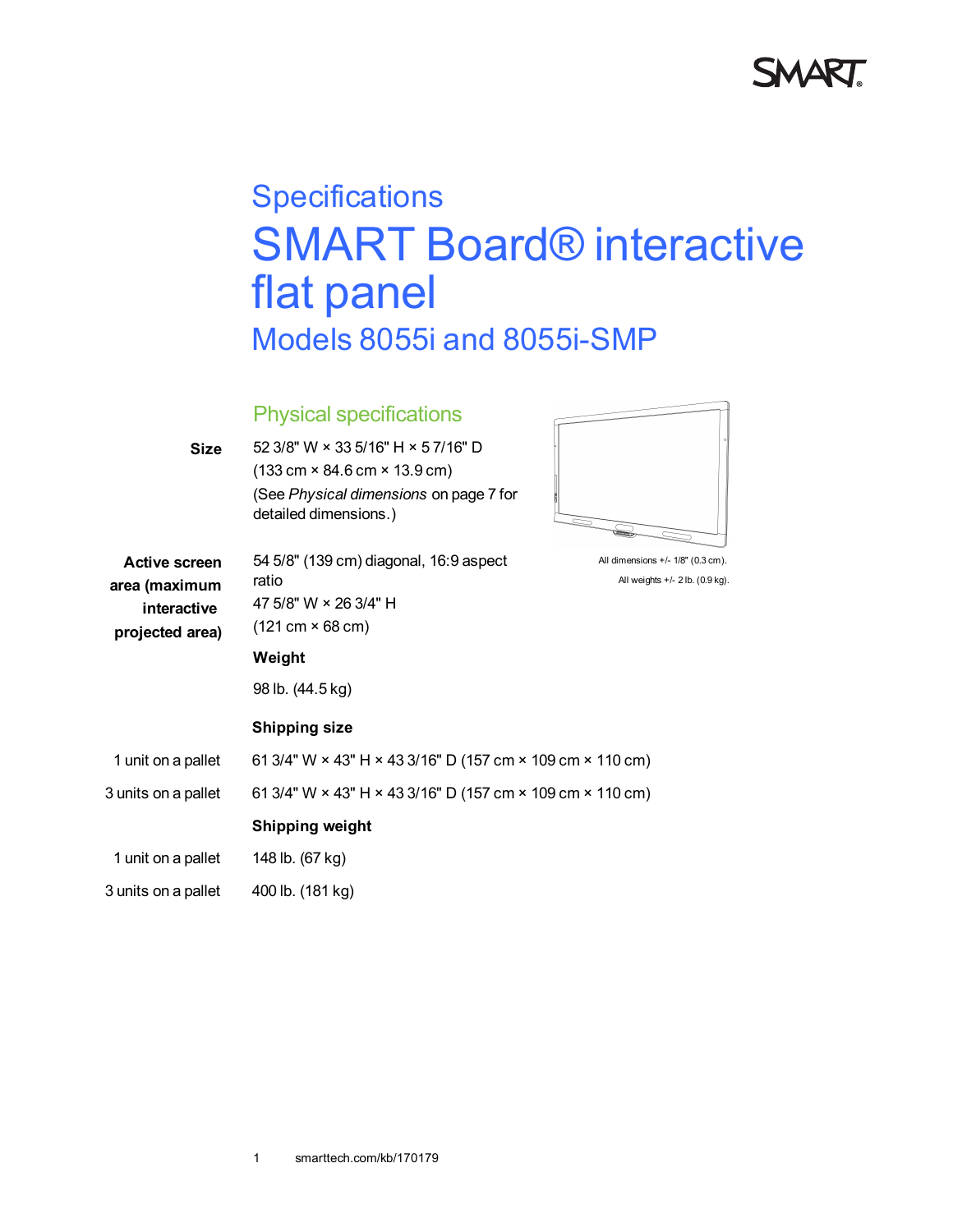SMART Board interactive flat panel – Models 8055i and 8055i-SMP

## Standard features

| <b>Touch</b><br>technology   | DVIT® (Digital Vision Touch) technology uses digital cameras to track objects interacting<br>with the surface. Cameras can recognize finger, pen and eraser touch.                                                                                                                                                    |
|------------------------------|-----------------------------------------------------------------------------------------------------------------------------------------------------------------------------------------------------------------------------------------------------------------------------------------------------------------------|
| Gestures                     | Supports multitouch gestures on computers with Windows® 7 operating systems and<br>Mac OS X operating system software.                                                                                                                                                                                                |
| Orientation                  | The Orientation button on the color select module enables you to adapt the touch control to<br>various screen resolutions.                                                                                                                                                                                            |
| <b>Presence</b><br>detection | The interactive flat panel has two presence detection sensors on its frame that can detect<br>people up to 16' (5 m) away when the interactive flat panel is in Standby mode.                                                                                                                                         |
|                              | When the sensors detect motion in the room, the interactive flat panel turns on and displays a<br>welcome screen and sounds a system chime. Touching the screen activates the interactive<br>flat panel. When the sensors no longer detect people in the room, the interactive flat panel<br>returns to Standby mode. |
|                              | Presence detection settings can be changed with the On Screen Display menu.                                                                                                                                                                                                                                           |
| Pen                          | The pen interacts with the interactive flat panel to draw digital ink. Buttons on the color select<br>module enable you to select pen color. The bottom frame of the interactive flat panel has<br>magnetic slots for the two included pens.                                                                          |
| <b>Eraser</b>                | The interactive flat panel has a magnet-mounted eraser.                                                                                                                                                                                                                                                               |
| Keyboard                     | You can connect a keyboard or press the Keyboard button on the color select module to use<br>the on-screen keyboard.                                                                                                                                                                                                  |
| <b>Product help</b>          | The Help button on the color select module enables you to access product help.                                                                                                                                                                                                                                        |
| Included<br>hardware         | • Two speakers                                                                                                                                                                                                                                                                                                        |
|                              | 16' 5" (5 m) USB cable                                                                                                                                                                                                                                                                                                |
|                              | VGA cable                                                                                                                                                                                                                                                                                                             |
|                              | 10 small clamps and 5 large clamps (for cable management)                                                                                                                                                                                                                                                             |
|                              |                                                                                                                                                                                                                                                                                                                       |
|                              | Infrared remote control                                                                                                                                                                                                                                                                                               |
|                              | Power cable                                                                                                                                                                                                                                                                                                           |
|                              | CAT 5 USB extender (SMART Board® 8055i-SMP interactive flat panels only)                                                                                                                                                                                                                                              |
|                              | SMART GoWire™ auto-launch cable with SMART Meeting Pro™ software<br>(SMART Board 8055i-SMP interactive flat panels only)                                                                                                                                                                                              |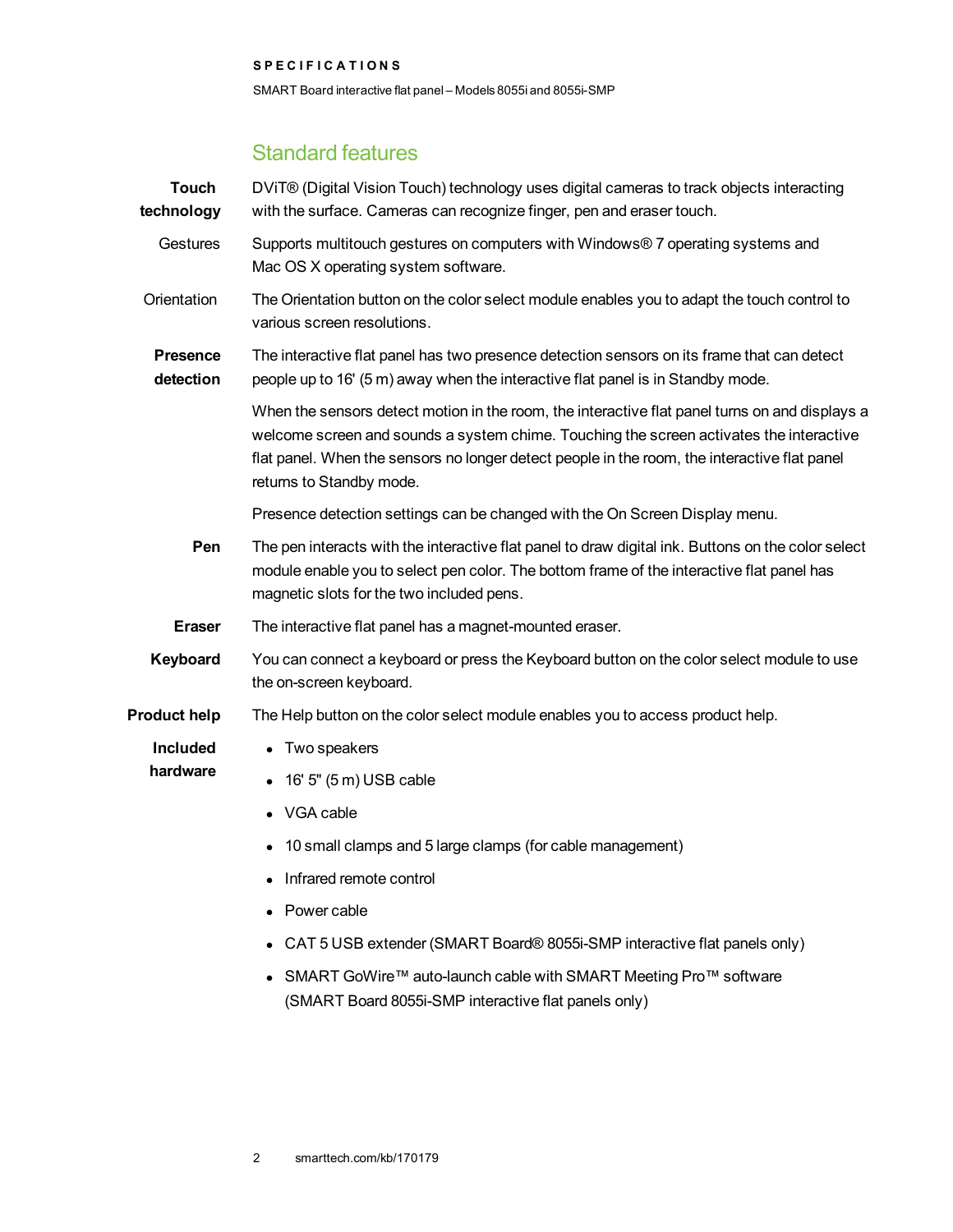SMART Board interactive flat panel – Models 8055i and 8055i-SMP

|                                 | Video and control inputs                                                                                                                                         |
|---------------------------------|------------------------------------------------------------------------------------------------------------------------------------------------------------------|
| <b>Bottom terminal</b><br>panel | • S-Video                                                                                                                                                        |
|                                 | • HDMI                                                                                                                                                           |
|                                 | • $VGA(x2)$                                                                                                                                                      |
|                                 | DisplayPort                                                                                                                                                      |
| Inside terminal<br>panel        | $\bullet$ USB B (×2)                                                                                                                                             |
|                                 | Room control input                                                                                                                                               |
|                                 | Room control output<br>$\bullet$                                                                                                                                 |
| Side terminal panel             | $\bullet$ USBA                                                                                                                                                   |
|                                 | <b>NOTE</b>                                                                                                                                                      |
|                                 | This can be disabled. See the SMART Board 8055i, 8055i-SMP and 8055ie-SMP<br>interactive flat panel user's guide (smarttech.com/kb/170177) for more information. |
|                                 | $\bullet$ USB B                                                                                                                                                  |
|                                 | • HDMI                                                                                                                                                           |
| Power                           | • AC power inlet                                                                                                                                                 |
|                                 | • AC power pass-through, for designated SMART products only                                                                                                      |
| <b>Audio</b><br>specifications  | Includes two 15 W speakers                                                                                                                                       |
| External speaker<br>terminals   | 10 W + 10 W into 8 $\Omega$ of resistance                                                                                                                        |
| Audio inputs                    | $\bullet$ USB                                                                                                                                                    |
|                                 | Dual RCA jacks (× 2)                                                                                                                                             |
|                                 | 3.5 mm jack                                                                                                                                                      |
|                                 | $\bullet$ HDMI                                                                                                                                                   |
| Audio output                    | Dual RCA jacks (× 2)                                                                                                                                             |
|                                 | <b>Screen specifications</b>                                                                                                                                     |
| Pixel pitch                     | $0.63$ mm                                                                                                                                                        |
| Contrast ratio                  | 2800:1                                                                                                                                                           |
| <b>Brightness</b>               | Maximum 450 cd/m <sup>2</sup>                                                                                                                                    |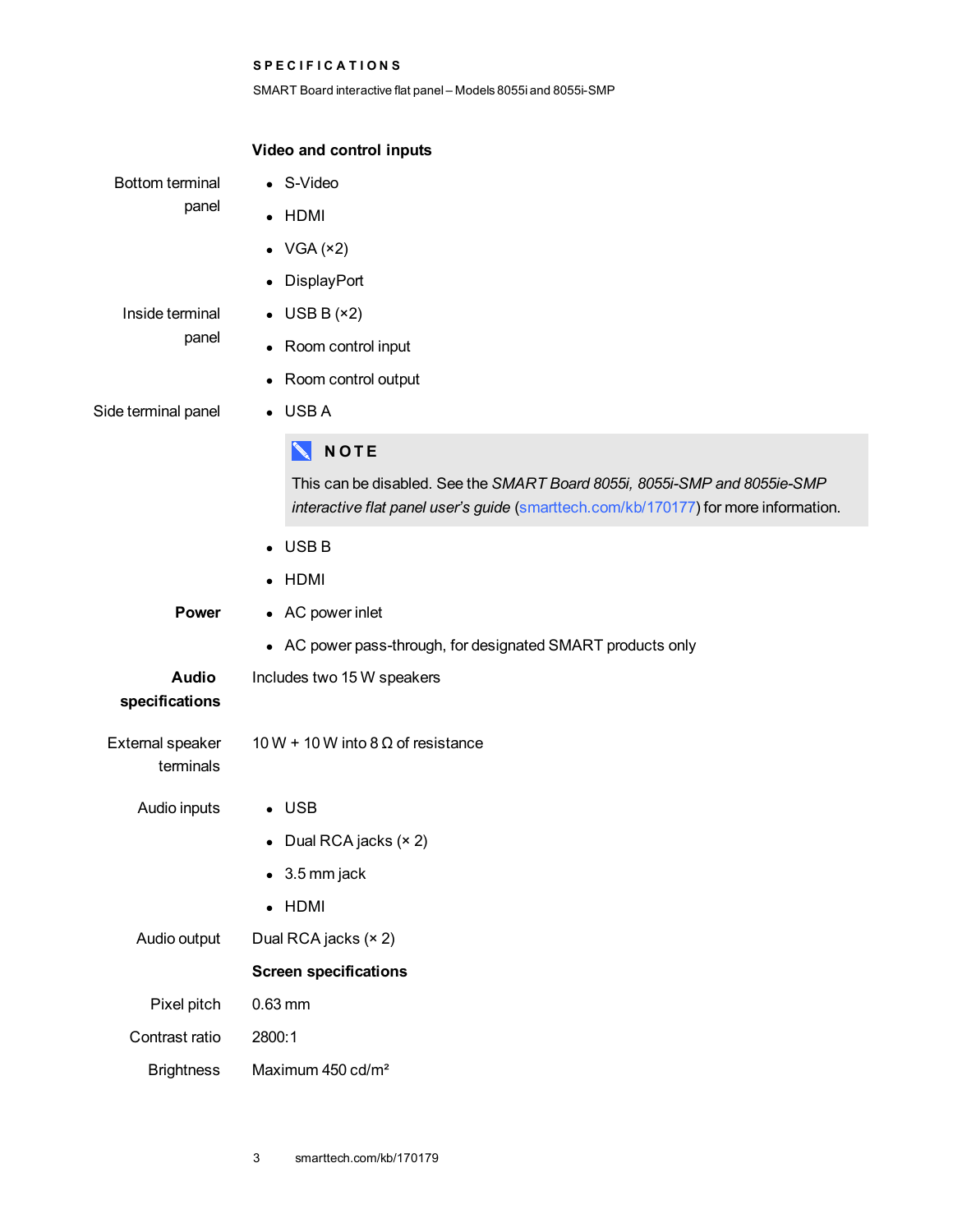SMART Board interactive flat panel – Models 8055i and 8055i-SMP

| Horizontal<br>frequency | 14–96 kHz (analog and digital)                                                                      |
|-------------------------|-----------------------------------------------------------------------------------------------------|
| Vertical frequency      | 24–85 Hz                                                                                            |
| Optimum<br>resolution   | 1920 $\times$ 1080 at 60 Hz                                                                         |
| Warranty                | Two-year limited equipment warranty. See your product's warranty documents for more<br>information. |

#### Installation requirements

- The interactive flat panel must be installed by trained professional installers.
- Your installers require a standard VESA® 400 mm  $\times$  600 mm mounting plate (not included) to wall-mount the interactive flat panel. The wall-mount bracket must have minimum depth of 14 mm to ensure sufficient space for speakers.
- Ensure the wall and mounting system can support the product's weight.

#### Computer requirements

You need to connect a computer to the interactive flat panel. Choose one of the following:

**SMART Board 8055i-SMP interactive flat panel**

- A computer with a Windows operating system and SMART Meeting Pro installed. For a complete list of computer requirements, see the SMART Meeting Pro software release notes available at [smarttech.com/downloads](http://www.smarttech.com/downloads).
- A laptop with a Windows operating system that doesn't have SMART Meeting Pro software installed. You can connect this laptop to the interactive flat panel using the included SMART GoWire cable with SMART Meeting Pro software. For a complete list of computer requirements, see the SMART GoWire cable specifications [\(smarttech.com/kb/151506](http://www.smarttech.com/kb/151506)).

**SMART Board 8055i interactive flat panel**

A computer with either a Windows operating system or Mac OS X operating system software and SMART Notebook™ collaborative learning software installed. For a complete list of computer requirements, see the SMART Notebook software release notes available at [smarttech.com/downloads.](http://www.smarttech.com/downloads)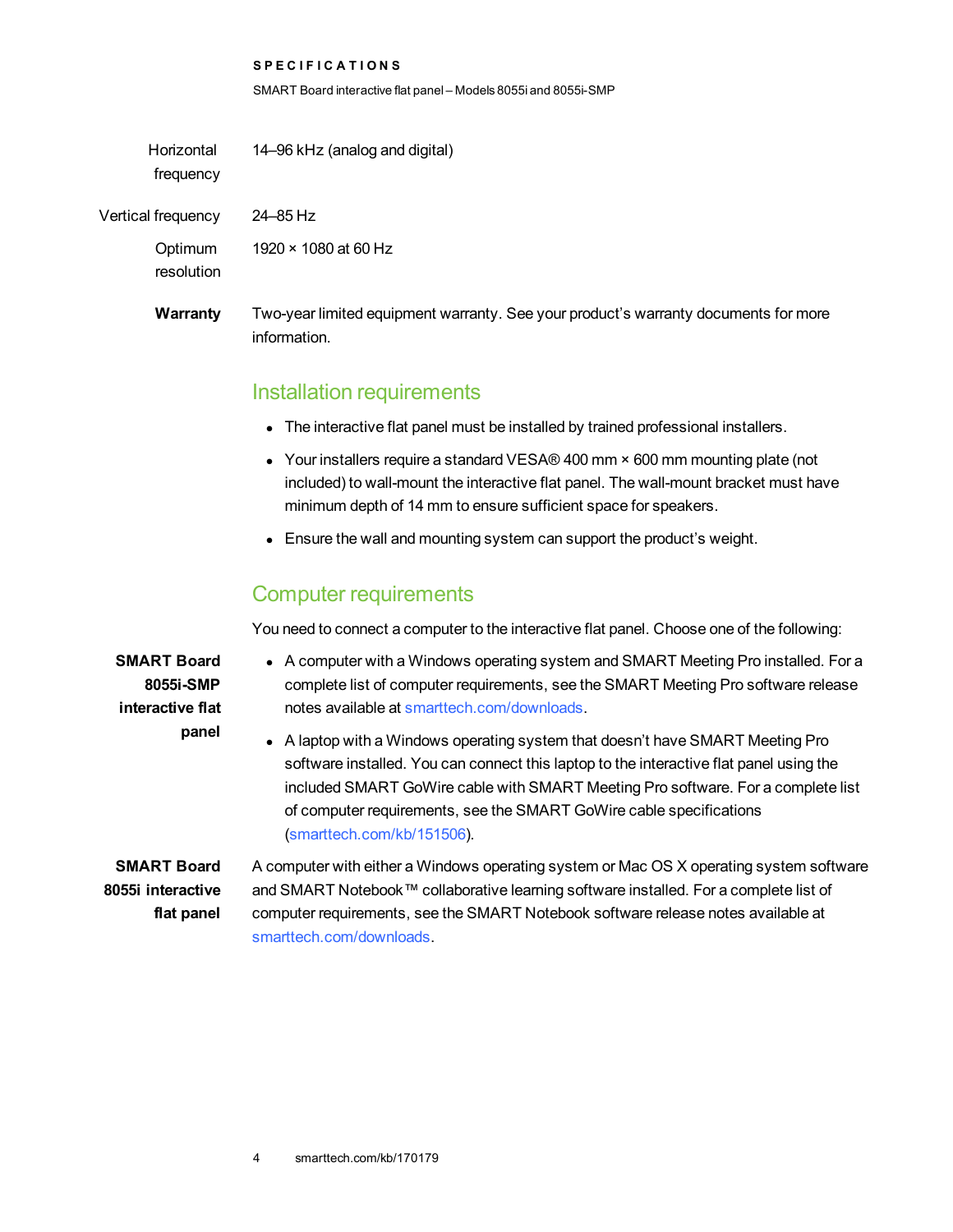SMART Board interactive flat panel – Models 8055i and 8055i-SMP

## Storage and operating requirements

| <b>Power</b><br>requirements                  | 0.8A to 1.8A at 100V to 240V AC, 50 Hz to 60 Hz                                                                                                                                                                                                                                   |
|-----------------------------------------------|-----------------------------------------------------------------------------------------------------------------------------------------------------------------------------------------------------------------------------------------------------------------------------------|
| <b>Power</b><br>consumption at<br>77°F (25°C) | Typically up to 148 W (brightness at 80% and volume at 50), maximum 178 W (brightness<br>and volume at maximum)                                                                                                                                                                   |
| Operating<br>temperature                      | 41°F to 95°F (5°C to 35°C)                                                                                                                                                                                                                                                        |
| <b>Storage</b><br>temperature                 | $-4^{\circ}$ F to 140 $^{\circ}$ F (-20 $^{\circ}$ C to 60 $^{\circ}$ C)                                                                                                                                                                                                          |
| <b>Humidity</b>                               | 5% to 80% relative humidity, non-condensing                                                                                                                                                                                                                                       |
|                                               | CAUTION                                                                                                                                                                                                                                                                           |
|                                               | The interactive flat panel is intended for indoor use only.                                                                                                                                                                                                                       |
|                                               | • Do not pour or spray liquids onto your product's electronic components.                                                                                                                                                                                                         |
| <b>Ventilation</b><br>requirements            | Maintain a 4" (10 cm) ventilation area on all sides of your interactive flat panel to enable its<br>cooling fans to operate. Don't store or operate your interactive flat panel in dusty<br>environments because dust could interfere with the product's ventilation and cooling. |
|                                               | Environmental                                                                                                                                                                                                                                                                     |
| Electrostatic                                 | • Designed to withstand electrostatic shock                                                                                                                                                                                                                                       |
| discharge (ESD)                               | EN61000-4-2 severity level 3 for direct and indirect ESD (±4 kV Contact / ±8 kV Air)                                                                                                                                                                                              |
| <b>Conducted and</b><br>radiated<br>emissions | • FCC part 15 Class A                                                                                                                                                                                                                                                             |
|                                               | EN55022 / CISPR 22                                                                                                                                                                                                                                                                |
|                                               | • KN55022                                                                                                                                                                                                                                                                         |
|                                               | <b>Flammability rating</b>                                                                                                                                                                                                                                                        |
| Electronics and<br>connectors                 | <b>UL 94-V0</b>                                                                                                                                                                                                                                                                   |
| Mechanical parts                              | <b>UL 94-HB</b>                                                                                                                                                                                                                                                                   |
| USB cable                                     | UL VW-1 / CSA FT4                                                                                                                                                                                                                                                                 |
| <b>Environmental</b><br>compliance            | EU RoHS, WEEE, Battery and Packaging, U.S. Packaging                                                                                                                                                                                                                              |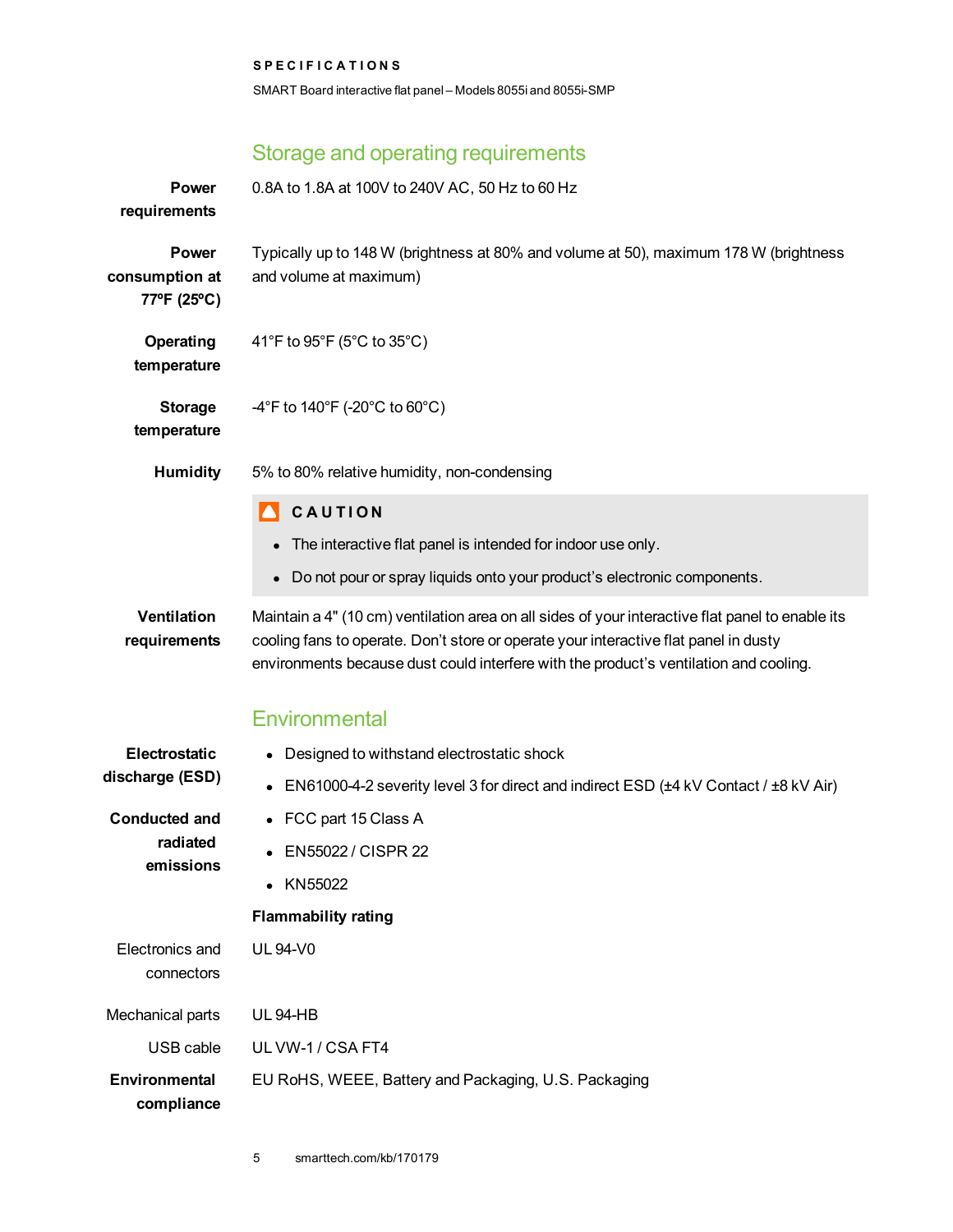**S P E C I F I C A T I O N S** SMART Board interactive flat panel – Models 8055i and 8055i-SMP

**Regulatory certification** CB report, CE (Class A), C-Tick (Class A), FCC (Class A), UL, KCC, PSB, UL/C-US and PSE

## SMART order numbers

**SBID 8055i-SMP** SMART Board interactive flat panel. Includes a SMART Meeting Pro software license key and a SMART GoWire cable with SMART Meeting Pro software.

**SBID 8055i** SMART Board interactive flat panel. Includes a SMART Notebook software installation DVD.

## Optional accessories

For more information on additional accessories for your SMART Board interactive flat panels, see [smarttech.com/accessories.](http://www.smarttech.com/accessories)